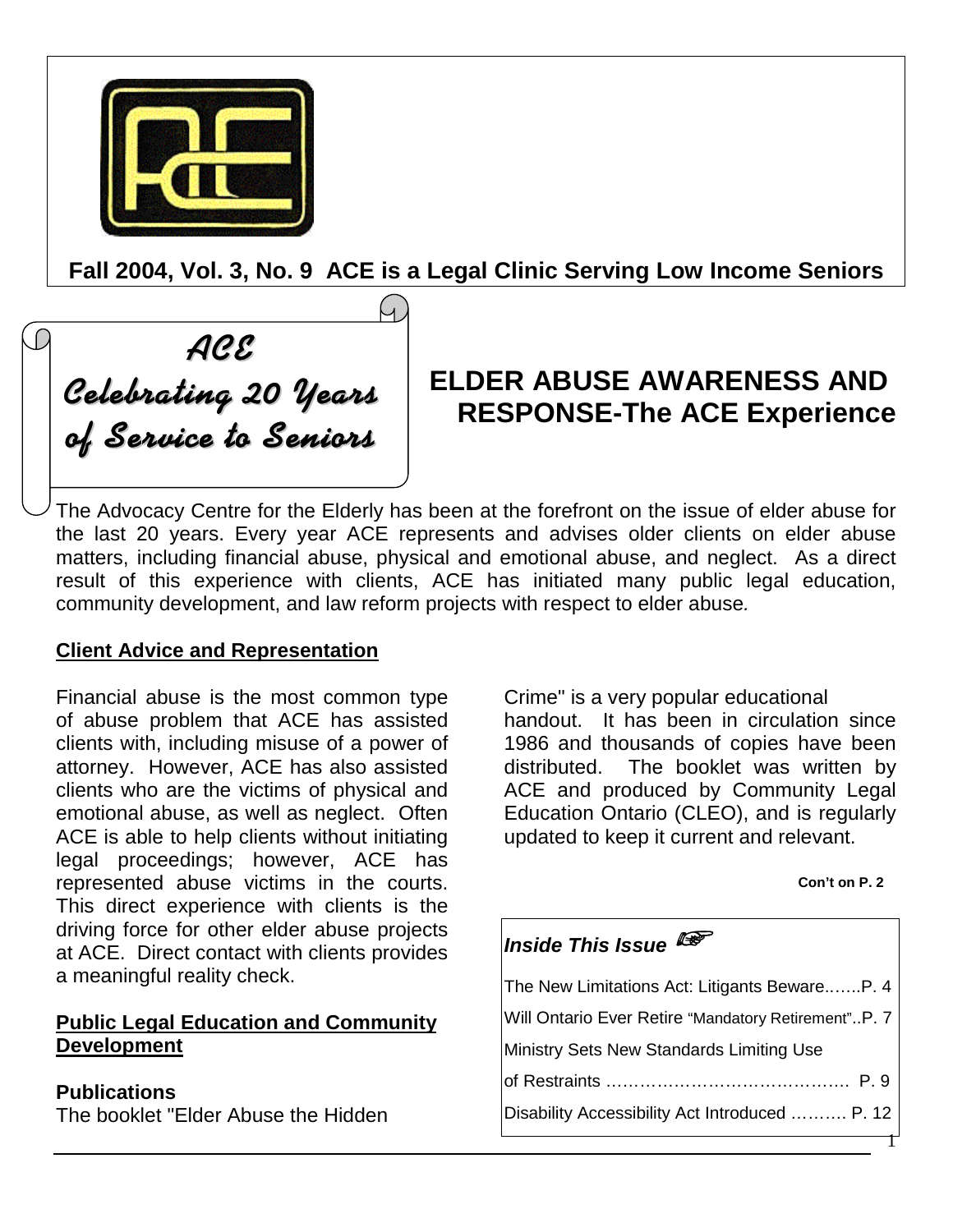### **Developing community networks**

With funding from the Trillium Foundation, ACE and the Haldimand-Norfolk Committee on Abuse Against Older Adults brought the Community Networking model of elder abuse response to Ontario. This model was developed in British Columbia and adapted for use in the Ontario context with the permission of the B.C. Ministry of Health.

The initial project in Haldimand-Norfolk was expanded into a second 3-year project in which ACE worked with 18 communities across Ontario in developing community networks. These 18 communities included both urban and rural communities as well as three First Nations communities.

In this work, ACE collaborated with local legal clinics including Kenora and Manitoulin Island Community Legal Services. Staff from other clinics also participated in workshops held in their own communities. The workshops involved extensive collaboration with seniors groups and services from all those communities who made a commitment to raising awareness and improving local response to seniors experiencing elder abuse. These services and groups should be acknowledged for their work, often done with limited or no additional funding or resources. These organizations continue to do their work with limited funding and resources.

### **Working with police services**

As ACE is a legal clinic, it was natural to look at how the legal systems, both criminal and civil, were responding to the problem of elder abuse. In 1987, ACE began working with various police services, looking at how

the police services were interacting with older adults who were victims of elder abuse crimes. ACE developed a training manual for police services in the late 1980's that was distributed to police services across Ontario and used as a training module at the Ontario Police College. These materials were later used by other groups in developing their own resource materials for police.

Through the years ACE was involved in many workshops for police personnel. Last year ACE did several workshops as part of programmes organized by the Ministry of the Attorney General Victim Services for police and social services in Kingston, Peterborough, Peel, and Chatham. Some of these workshops were organized in collaboration with other groups such as the Ontario Network for the Prevention of Elder Abuse as part of the Provincial Elder Abuse Strategy.

In October of 2004, ACE organized and presented a 3-day training programme for police services on Elder Abuse Awareness and Response at the Ontario Police College in Aylmer. This programme was done in collaboration with representatives from the Ministry of the Attorney-General Victim Services, the Ontario Police College, the Ontario Provincial Police, and several local police services including Halton, London, and Niagara.

More than 75 participants, all police officers from various regions and services in Ontario, participated in this training. The course was intended to go beyond "Elder Abuse 101". The course focused on matters that police need to be aware of to provide improved services to older adults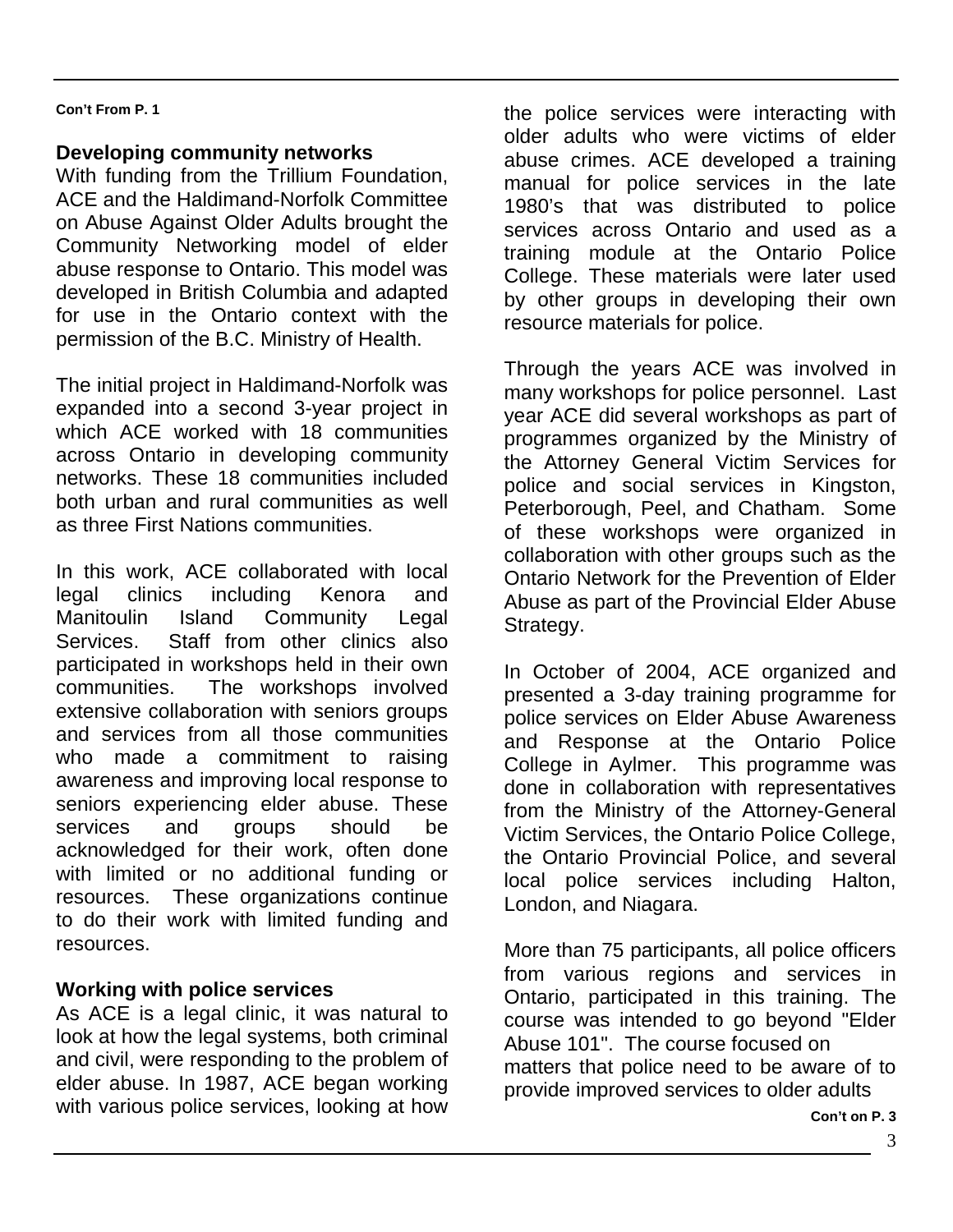provide improved services to older adults that are victims of crimes. It is hoped that this successful programme will develop into a course to be incorporated into the core police training at the Police College.

ACE is now working in collaboration with the Ontario Provincial Police to do workshops in Perth, Simcoe, Orillia, Thunder Bay, and Elliot Lake on Elder Abuse Awareness and Response. These workshops are primarily directed at the police services in the regions in and around those cities, although the workshops will include participants from local social services and local community legal clinics.

### **Speaking engagements and future projects**

ACE has agreed to provide education on the legal issues related to elder abuse in a project organized by Education Wife Assault and the Family Service Association on Elder Abuse Response. This programme is directed at social and community services in Toronto that are working with older adults and need to understand abuse issues to better respond to their older clients.

ACE will also continue to do community outreach by speaking to seniors groups and service providers about elder abuse.

### **Law Reform**

ACE is participating as a stakeholder providing advice to the Ministry of Health and Long-Term Care (MOHLTC) on revisions to standards that apply to longterm care facilities in Ontario. This is an on-going process, but the first major phase has just been completed. One of these

standards is directly on abuse prevention. The revised policy on abuse has not yet been finalized however the draft prepared by the MOHLTC is a major step forward. The policy includes requirements for education of staff not only on the issue of abuse but also on dementia care and appropriate use of restraints. The policy is based on a zero-tolerance model and includes requirements for education of staff and residents, their families, volunteers, and other persons interacting with residents at the facilities. The hope is to ensure that everyone knows what to do if abuse occurs, as well as to prevent abuse from occurring in the first place.

### **Toward an end to elder abuse**

In 20 years of operation, the issue of elder abuse has always been a priority area of work for the Advocacy Centre for the Elderly. We look forward to the day that this issue is no longer a priority as elder abuse has been eliminated. In the meantime, we together with our partners must continue to raise community awareness of the issue and work towards meaningful responses to abuse.

The **Advocacy Centre for the Elderly (ACE)** is a legal clinic for low income seniors 60 years of age and over, funded by Legal Aid Ontario. ACE is incorporated as a non-profit corporation under the name "Holly Street Advocacy Centre for the Elderly Inc.". **Charitable Registation No. 0800649-59 ACE Chairperson:** Keith Lee-Whiting

| AVL VIIII puisvii.<br><b>Executive Director:</b><br><b>Newsletter Editor:</b>                  | <b>INGHIT LOO YYTHUING</b><br>Judith A. Wahl<br>George T. Monticone                     |
|------------------------------------------------------------------------------------------------|-----------------------------------------------------------------------------------------|
| The Editor<br><b>ACE Newsletter</b><br>2 Carlton Street, Suite 701<br>Toronto, Ontario M5B 1J3 | All submissions to ACE Newsletter should be made to:<br>Advocacy Centre for the Elderly |
| Telephone:                                                                                     | (416) 598-2656                                                                          |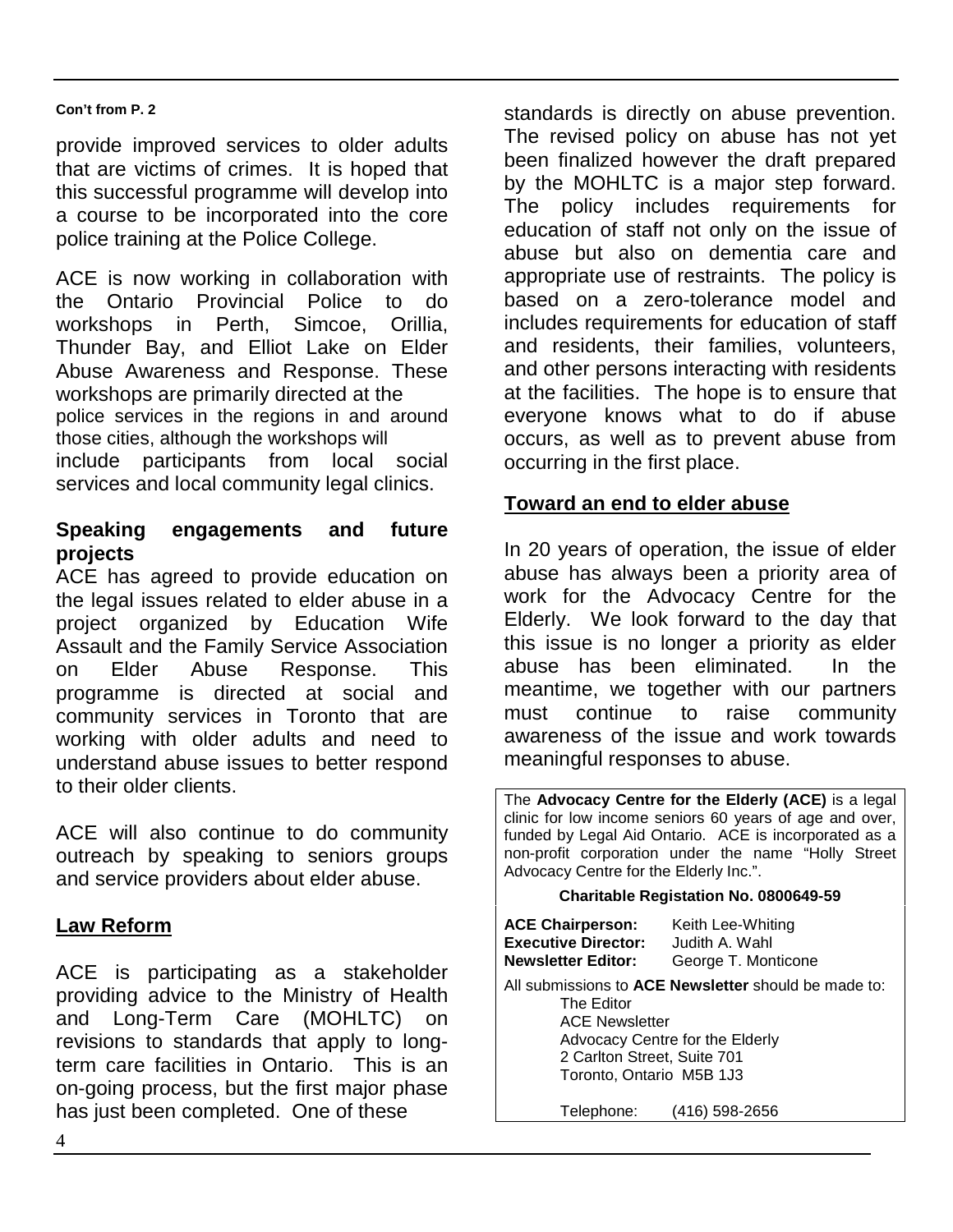### XXXXXXXXXXXXXXXXXXXXXXX *THE NEW LIMITATIONS ACT: LITIGANTS BEWARE!*

XXXXXXXXXXXXXXXXXXXXXXXX By Graham Webb, Barrister & Solicitor

After more than 30 years of study, the Ontario Legislature passed a new *Limitations Act* in December of 2002, which came into force on January 1, 2004. This Act attempts to rationalize very old rules about how long individuals have to start legal proceedings (known as "limitation of actions"). While the new rules are in general simpler and easier to understand, there are important exceptions and a transition period for existing claims.

The new rules will in some cases seriously affect the ability of older adults to enforce their legal rights in a civil court. Defaults on loans made to friends or family members, and cases of financial elder abuse are examples where the new rules could have a negative impact. This article will describe the general rules in the new Act, and will alert readers to situations where they must be very careful and seek legal advice.

### **Why are there limitations at all?**

The *Limitations Act* only applies to civil proceedings. Unlike the United States, Canada does not have any codified statute of limitations for *Criminal Code* offences. However, most civil claims can only be initiated within fixed periods of time (or "limitation periods") that are set by various statutes, some with very archaic origins.

There are many reasons to set limits on how long a person should have to start legal proceedings. Concerns about evidence is one of the main reasons for setting limits. The quality of oral and

physical evidence usually deteriorates, and important pieces of evidence can be lost entirely. The need to preserve evidence can create undue business costs, and litigation brought well beyond its "best due date" can result in a deterioration in the quality of justice.

The murky waters of the limitation of actions became even murkier in 1984 and 1986 when the Supreme Court of Canada decided cases that laid down the "discoverability rule". This rule says that in certain cases the limitations clock starts ticking, not from the time that an act or omission occurred, but rather when it was discovered.

Those who developed the new *Limitations Act* tried to follow some guiding principles that reflect the major concerns about limits. These reasons include: (1) ensure fair and effective access to justice; (2) help the public to better understand the limitation of actions; (3) have fewer limitation periods, with fewer exceptions; (4) make it more certain as to when legal liability ends; and (5) treat the Government the same as any other litigant.

The new *Limitations Act* applies to most civil proceedings that do not include claims to real estate. The old *Limitations Act* has not been repealed, but it has been amended under the new name of the "*Real Property Limitations Act*". Under this Act, as amended, time limits on claims for an interest in real property remain, for the most part, unchanged.

### **The two main rules about limitations**

The new *Limitations Act* gives two important rules for most other civil claims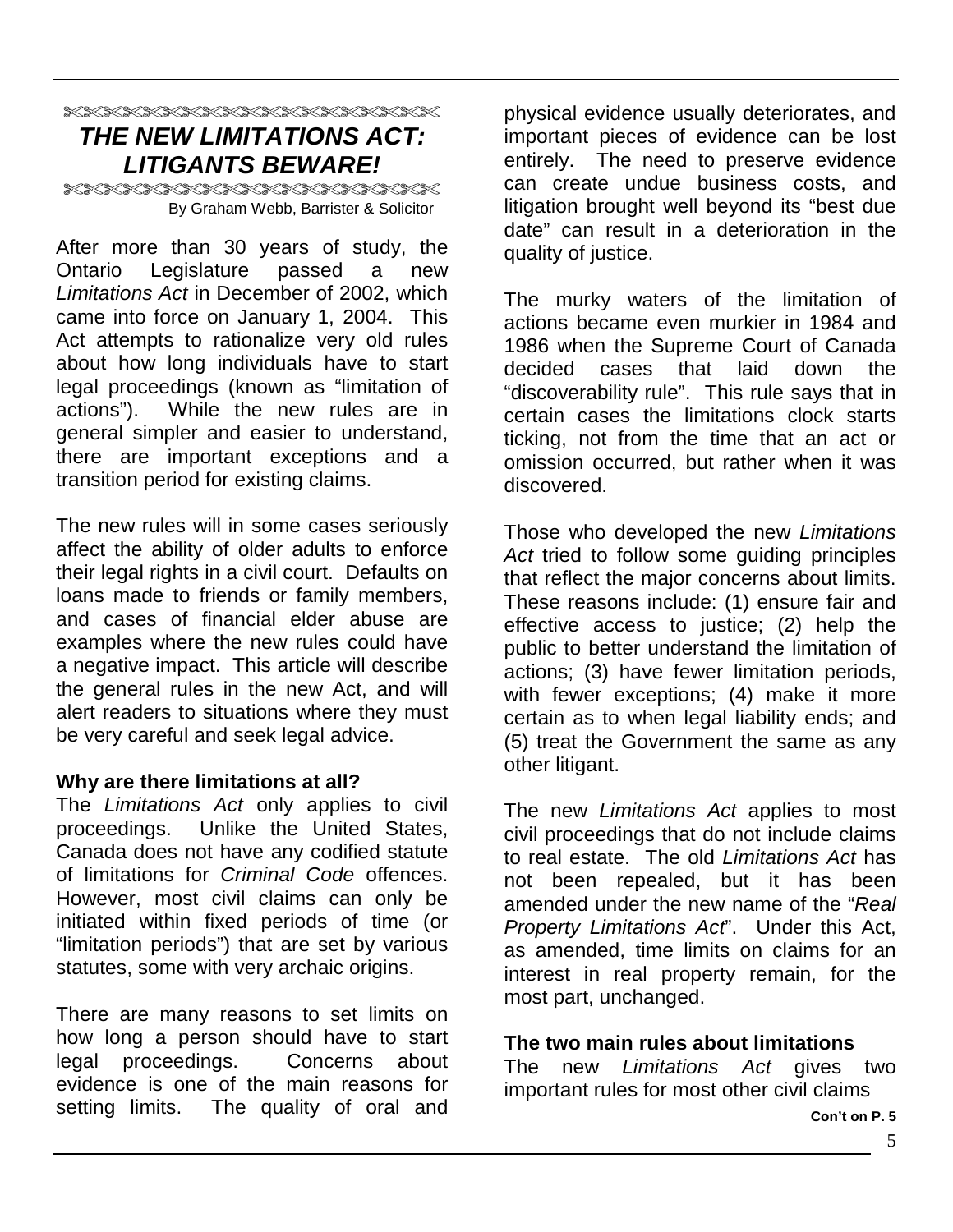(and there are some exceptions): (1) there is a two-year "basic limitation" period from the time a claim is discovered; and (2) there is an "ultimate limitation period" of 15 years from the date the act or omission took place, no matter when it was discovered.

The two-year basic limitation period is a farreaching and important change in the law. Previously, most civil claims had a 6-year limitation period. Also, a smaller number of short limitation periods will be lengthened. Under the new two-year basic limitation period, the clock will normally start ticking when a claimant knew or ought to have known that injury, loss or damage had occurred, and who caused it. If action is brought more than two years after the event, the claimant will likely have to prove that he or she did not discover the claim, and ought not to have known about it, more than two years before legal action was started.

The 15-year ultimate limitation period is also a substantial change in the law because it is an entirely new concept. Under the old law, most claims can be started within a specified period of time after discovery, regardless of when discovery was made. The 15-year ultimate limitation period would prevent legal action for claims based on events that are more than 15 years old, no matter when they were discovered, and even if the claimant's loss or damage was not known throughout the whole 15-year period.

### **Some exceptions to the main rules**

As with any law, there are important exceptions to the two-year basic limitation

period, and the 15-year ultimate limitation period. In addition to most real estate claims, some family law claims, defamation claims, trust claims and *Insurance Act* claims are exempted from the Act and will continue to have their own special

limitation periods. With respect to claims brought by or on behalf of a minor or an mentally incapable person, the clock stops ticking on both the two-year basic limitation and the 15-year ultimate limitation period during that person's minority or incapacity,

unless a litigation guardian is appointed. Similarly, in claims based on assault or sexual assault, the clock stops ticking for both the two-year basic limitation period and the 15-year ultimate limitation period for any time in which the claimant is not capable of commencing proceedings because of a physical, mental or psychological condition. Further, where an assault or sexual assault claimant had an intimate relationship with or was dependent upon a defendant, the claimant is presumed to have been incapable of commencing proceedings unless the defendant proves otherwise.

Finally, under the new *Limitations Act*, there are some claims that now have no limitation period at all. Claims based on sexual assault where the claimant was under the charge of or dependent upon the defendant, or where the defendant held a position of trust or authority towards the claimant at the time of question, have no limitation period. Also, legal proceedings to enforce a court order or to obtain support under the *Family Law Act* have no limitation period.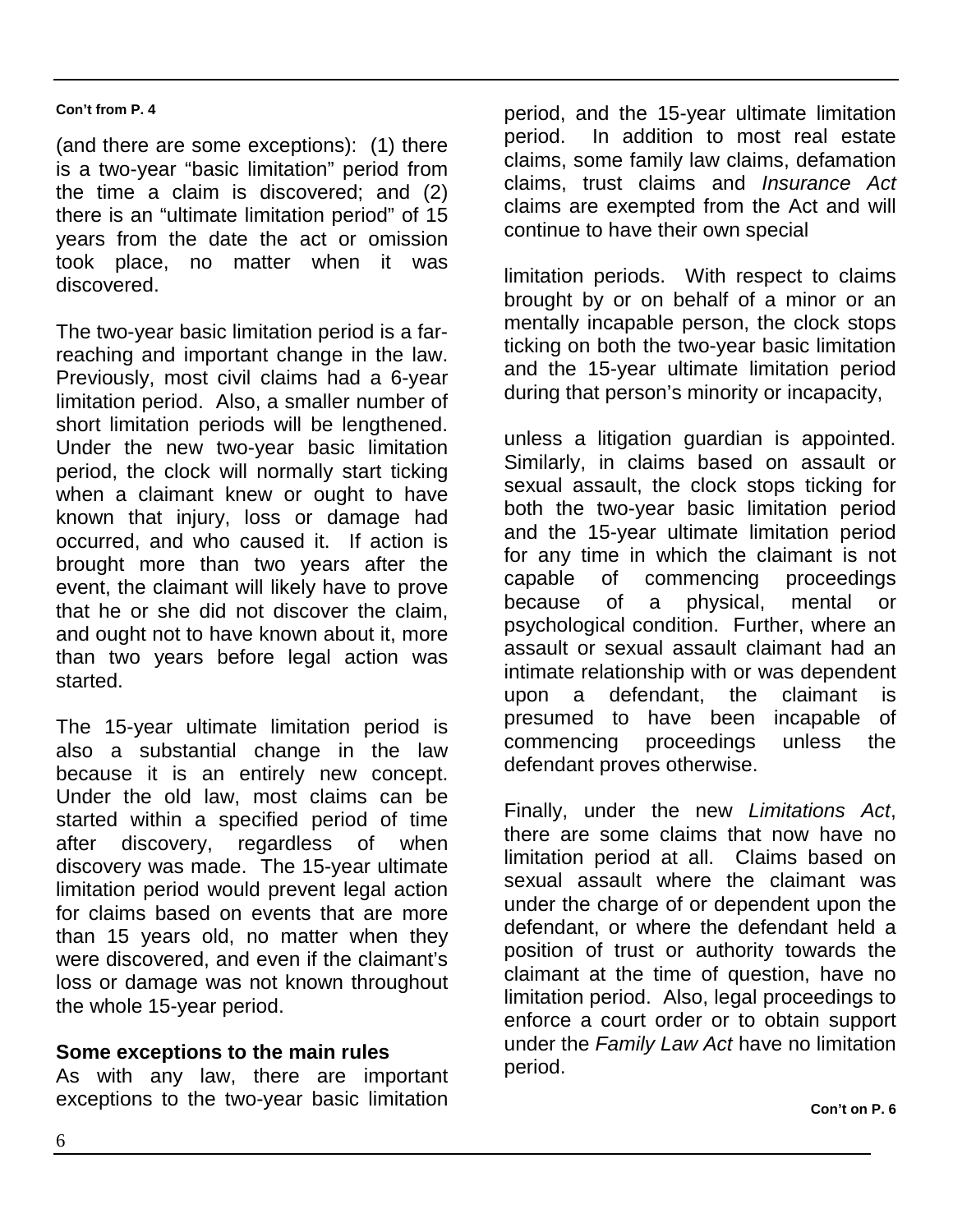### **Transition rules**

There is a great difference between the old six-year limitation period that applied to most claims, and the new two-year basic limitation and 15-year ultimate limitation periods. Fortunately, there are transitional rules that are easy to understand and usually work to the benefit of a claimant. If a claim were discovered on or before December 31, 2003, the old limitation period will apply (and this will normally be the longer six-year limitation period that could last much longer than the new twoyear basic limitation period). If a claim is discovered on January 1, 2004 or later, the new limitation period will apply. However, any claims that were already too old to litigate as of January 1, 2004, will continue to be out of time, even though a 15-year ultimate limitation period might not have expired.

### **Some implications for older persons**

As of January 1, 2004, most people will have a much shorter time to pursue legal claims, even against family members. Previously, most claimants would have up to six years to start legal proceedings. Now, that time has been shortened to two years or less, even against a family member.

An important example of how this shortened period operates is in the area of the recovery of debts from family members. Frequently, an older adult will lend money to a son or daughter, or other family members, with minimal documentation. If the loan called for monthly payments, and payments were made, then legal action could have been brought within six-years of the time that a default in payment occurred.

However, if the loan did not call for any monthly payments, and was a "demand" loan, then legal action could only be brought within six-years of the time that the loan was made. Sometimes, neither the lender nor the borrower expected that the loan would be repaid in six years, and no one thought of any legal action until the borrower refused to pay, perhaps many years later. Even under the old law, the six-year limitation period on demand loans could be harsh by preventing legal action by the lender more than six-years after a demand loan was made.

The new *Limitations Act* will tighten the screws on lenders to bring legal action against family members within two-years of the time that a demand loan was made, or that default occurred under a loan with regular payments on a fixed maturity date. This will increase the pressure for older adults who are lending money to family members to obtain legal advice at the time the loan was made to ensure the longest possible limitation period, and to take steps to ensure recovery while legal action is still possible. Older adults should therefore be aware of the new *Limitations Act*, and should take it into account in ordering their financial affairs.

XXXXXXXXXXXXXXXXXXXXXXXXX

# *WILL ONTARIO EVER RETIRE "Mandatory Retirement"?*

By George T. Monticone, Barrister & Solicitor

The practice of forcing older workers to retire at a specified age (usually age 65) appears to be on the way out in Ontario. In August of this year the Ministry of Labour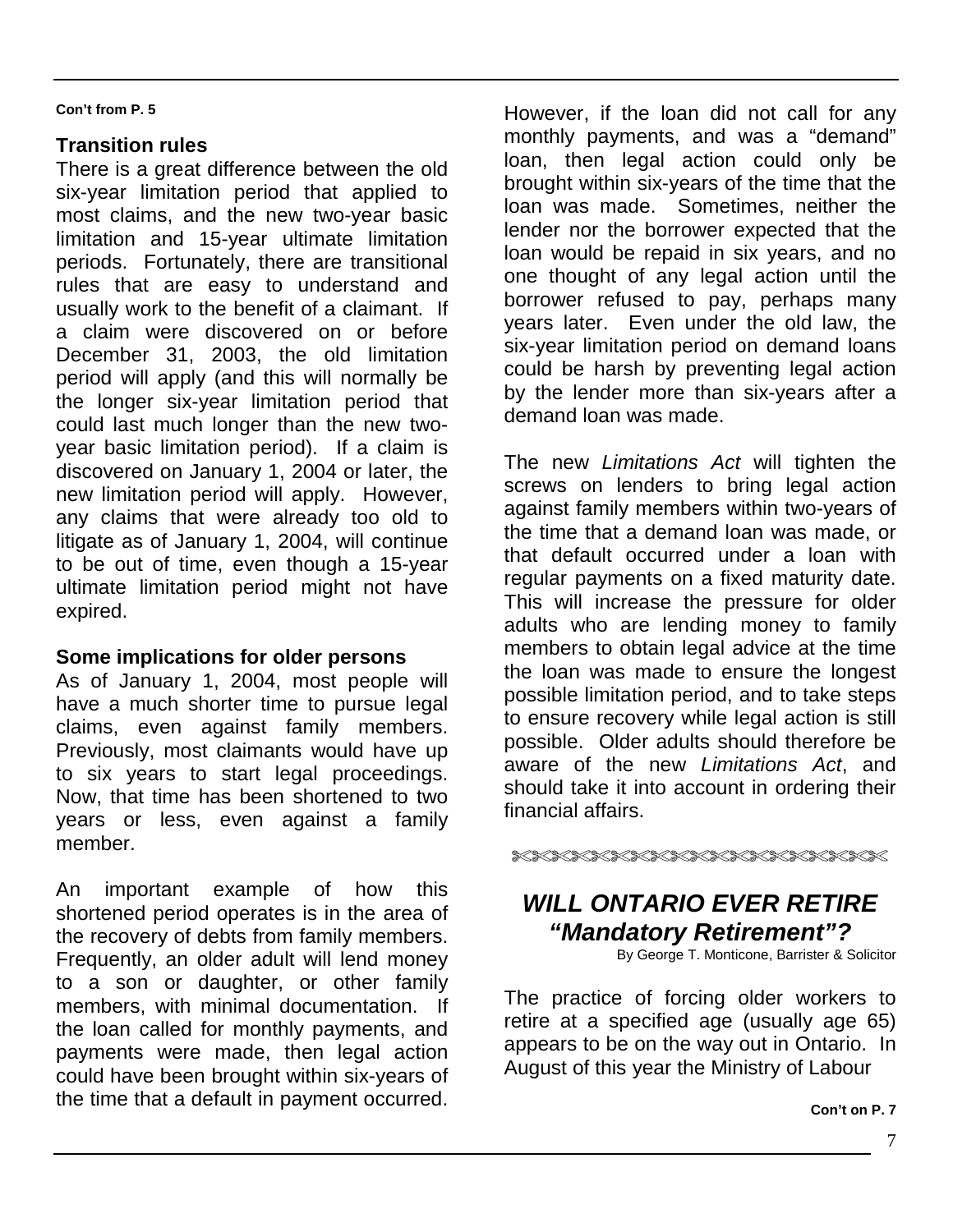announced a September consultation prior to introducing legislation to end mandatory retirement. However, a note of caution must be sounded. The previous government in Ontario also announced an end to mandatory retirement, but the provincial election resulted in a change of government before this was accomplished.

The Ontario Human Rights Code prohibits discrimination in employment, including age discrimination. However, the Code is silent on the subject of discrimination employment over the age of 65. While the Code does not say that persons must retire at age 65, the silence of the Code on discrimination in employment for persons 65 and over permits employers to continue the practice of forcing employees to retire at age 65. They may do so regardless of the employees ability to do the job.

Forced retirement is traumatic for some older workers. It also sends the message that society does not value older people. MR causes great financial harm to those who do not have pensions or savings sufficient to allow them a decent quality of life. Women who stayed out of the workplace to raise children, recent immigrants not eligible for public pensions, and persons who because of injury or illness were not able to work for a significant part of their working lives, are among those so affected. Older persons who still have dependents are also adversely affected. They may have started a family late in life, or may have to care for older children who have disabilities.

Studies suggest that the percentage of

older workers who will want to continue to work past the normal retirement age is low (about 1 to 2 percent). However, for those individuals the issue is extremely important, profoundly affecting their quality of life. The United States effectively abolished mandatory retirement ("MR") in 1986. It is noteworthy that in the United States the percentage of older workers (55+) in the workplace has been very stable since 1985 at between 31% and 35%. It is also noteworthy that this percentage is well below the figure for 1950 (43%). The trend towards early retirement continues and the evidence from the U.S. experience suggests that abolishing MR will not reverse this trend.

While some provinces such as Manitoba and Quebec have long since abolished MR, as has the federal government, Canadian courts, particularly the Supreme Court of Canada, have waylaid the abolition of MR, allowing Ontario to lag behind on this issue.

### **The** *McKinney* **group of decisions**

In 1990 the Supreme Court of Canada decided in *McKinney v. University of Guelph* that the Charter of Rights does not apply to the hiring/firing of university professors as the university context is not "government". The Charter only applies to government. However, the Supreme Court also said that while forcing university professors to retire at a fixed age is clearly age discrimination, the practice is reasonable and justifiable with the result that *if the Charter applied*, the practice must be allowed to continue. The Supreme Court did not say that employers must force employees to retire, but that they are permitted to do so.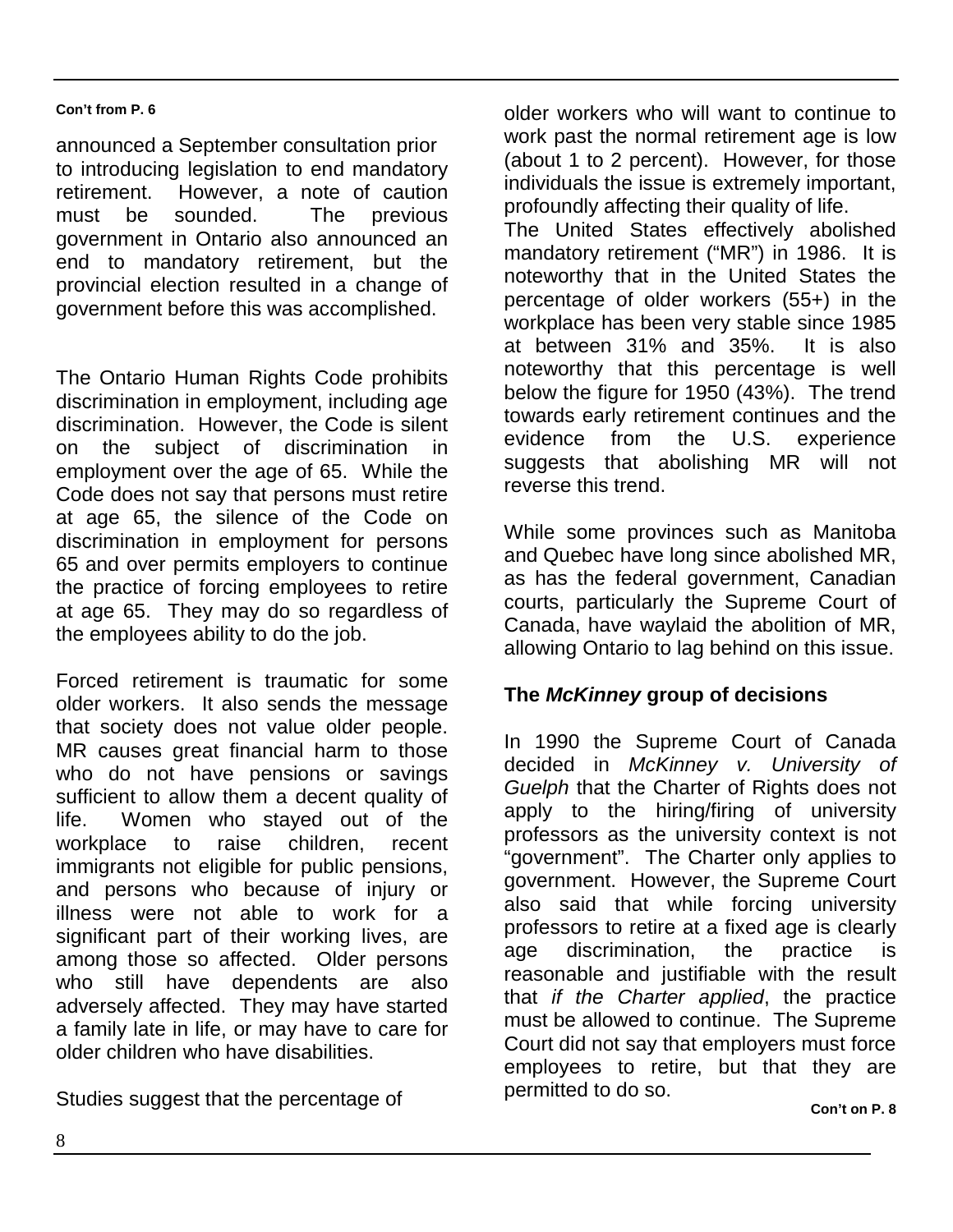This decision did not decide the issue of MR forever for all workplaces in Canada. It can be seen as a very narrow decision about one unique kind of workplace (tenured college or university faculty). The Supreme Court reached similar decisions in the *Harrison* and *Stoffman* cases, decided at the same time as *McKinney*. While *Harrison* dealt with universities in B.C. and McKinney with universities in Ontario, the cases were otherwise identical. In the *Stoffman* decision, the Supreme Court said that the hospitals may take away privileges from doctors at age 65, despite this practice being a form of age discrimination.

In the *McKinney* group of decisions the Supreme Court found that the Charter of Rights did not apply to the context as the employer was not properly seen as<br>"government". Despite this finding, the Despite this finding, the Court went on to render a decision as though the Charter did apply. This makes the Court's decisions "obiter", meaning that the remarks are not directly on the issue before the Court and as a result are not binding precedents on the question of MR. As a result, the [minority decisi](http://www.aarp.org/)ons delivered by two justices are of special importance as both found that MR is age discrimination, and it is not reasonable and justifiable in this context. Despite the fact that the *McKinney* group of decisions do not settle the question of the legality of MR, they had a very dampening effect on the process of abolishing MR.

### **More recent court cases**

The 1991 decision of the Supreme Court of Canada in *Tetreault-Gadoury v. Canada*

struck down provisions of the *Unemployment Insurance Act* that denied benefits to persons 65 and older. The Supreme Court said that the denial of these benefits is a form of age discrimination that could not be upheld as reasonable and justifiable under the Charter of Rights. In commenting on why age discrimination was justifiable in the *McKinney* case whereas it is not in this case, the Court appeared to seriously limit the impact of the *McKinney* decision. The Supreme Court cited specific features of the university context, describing it as a "closed environment", referring to the tenure system and academic freedom that justified age discrimination in that context.

More recent court decisions such as the 2001 British Columbia Court of Appeal decision in *Greater Vancouver Regional District Employees Union* (GVRDEU) have noted the limited scope of the *McKinney* group of Supreme Court of Canada decisions. In a persuasive decision by Madame Justice Prowse for the majority, the Court of Appeal found that *McKinney* does not stand for the view that an MR policy is acceptable simply because it is not contrary to provincial human rights legislation. In addition, Madame Justice Prowse cited a number of reasons why it is now time for the courts to completely reexamine the issue of MR, referring to the passage of time, developments in other<br>jurisdictions, and changes in the jurisdictions, and changes in the demographics of the workplace.

This opens the way for Canadian courts to examine MR policies under the Charter in other workplace contexts, and possibly even to re-examine the issue in the university/college/hospital contexts. However, it is time consuming and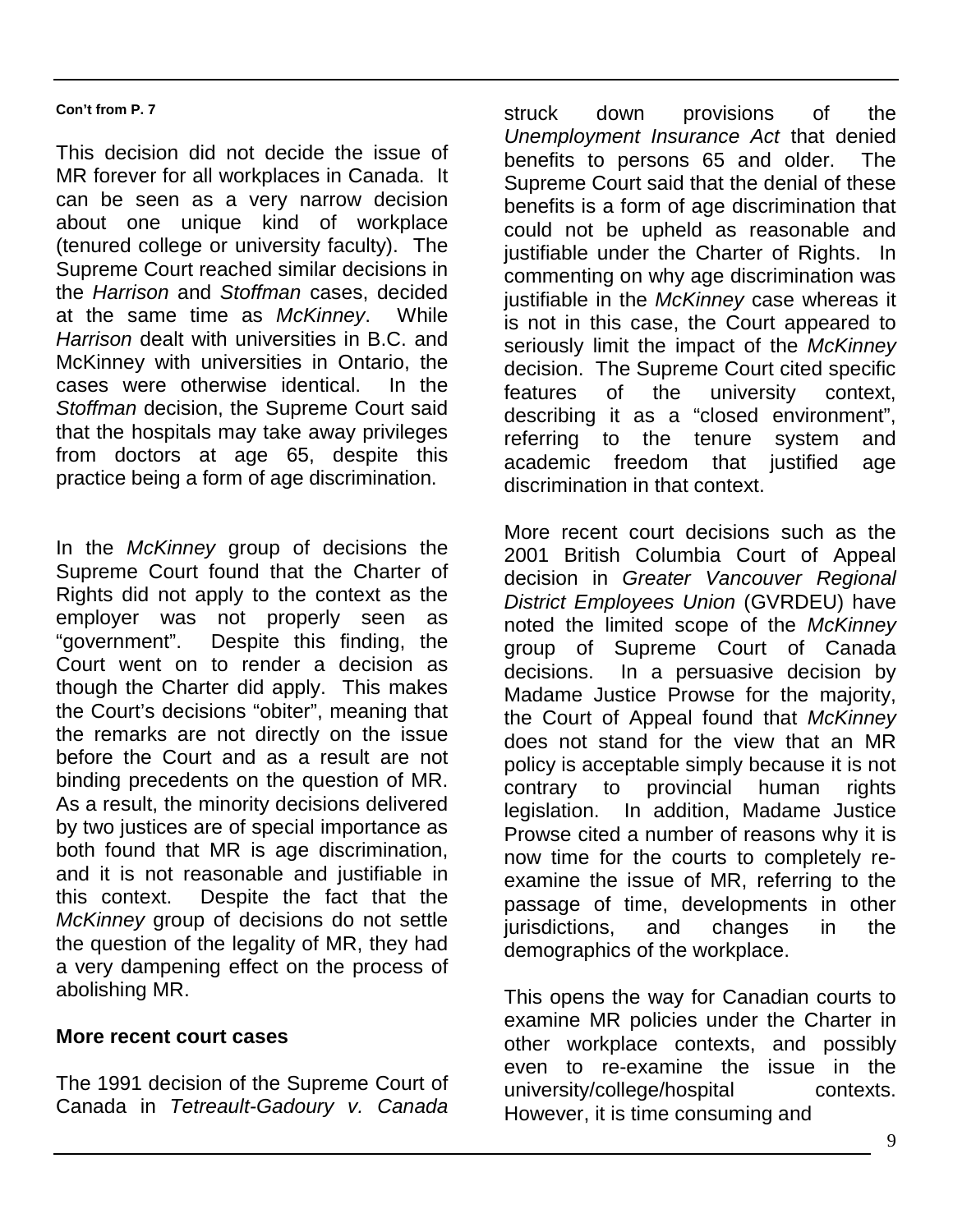**Con't on P. 9**

### **Con't on P. 8**

expensive for a litigant to see a case suc[h](#page-11-0) as this through several levels of our court system. Time works against an older litigant who wants to continue working. As a result, it is not surprising that there have been few cour[t c](#page-11-1)hallenges to MR, although the door to doing so remains very much open.

### **Beyond court challenges**

Rather than force individuals to resort to a time consuming and expensive court process to challenge MR, it is far better to abolish MR in the provincial human rights code. The Ontario Human Rights Code covers all workplaces in the province, so that the abolition of MR in the Code has a very broad impact.

The experience of the United States, Australia, and other Canadian provinces illustrate that there are no profound negative effects of abolishing MR. Readers are urged to visit the website of the American Association of Retired Persons (AARP) for extensive materials on the impact of eliminating MR in the United States (see www.aarp.org ). Tired arguments about the need to provide opportunities for younger workers and skyrocketing costs of benefits for older workers do not hold up in light of the evidence from other jurisdictions. For a good survey of the evidence against these arguments, readers are urged to consult the June 2003 report of the U.K. Department of Trade and Industry written by P. Meadows entitled "Retirement Ages in the UK: A Review of the Literature in

Employment Relations", Research Series No.18.

In response to the Ontario government's consultation, the Advocacy Centre for the Elderly along with many others, urged the government to end the practice of MR as soon as possible. Leaving MR in place only serves to enforce negative stereotypes about older persons. Retiring the practice of MR sends a strong symbolic message that age discrimination should not be tolerated.

XXXXXXXXXXXXXXXXXXXXXXX

## *MINISTRY SETS NEW STANDARDS LIMITING USE OF RESTRAINTS*

By George T. Monticone, Barrister & Solicitor

The Ministry of Health and Long-Term Care (MOHLTC) has released a set of new standards and policies governing long-term care. The new standards and policies are the result of a consultation with stakeholders and the general public over the past several months. They relate to the use of restraints, abuse, reporting of "critical incidents", skin care and wound care management, nutrition and hydration, and continence care. In this article we will look at the policies and standards relating to the use of restraints.

The Ministry plans to review and revise all existing standards and policies relating to long-term care in the near future. This first set of standards and policies is only the beginning of a much longer process.

The trauma brought on by the use of restraints is captured in the comments of a 72 year old hospital patient: "*I felt like a*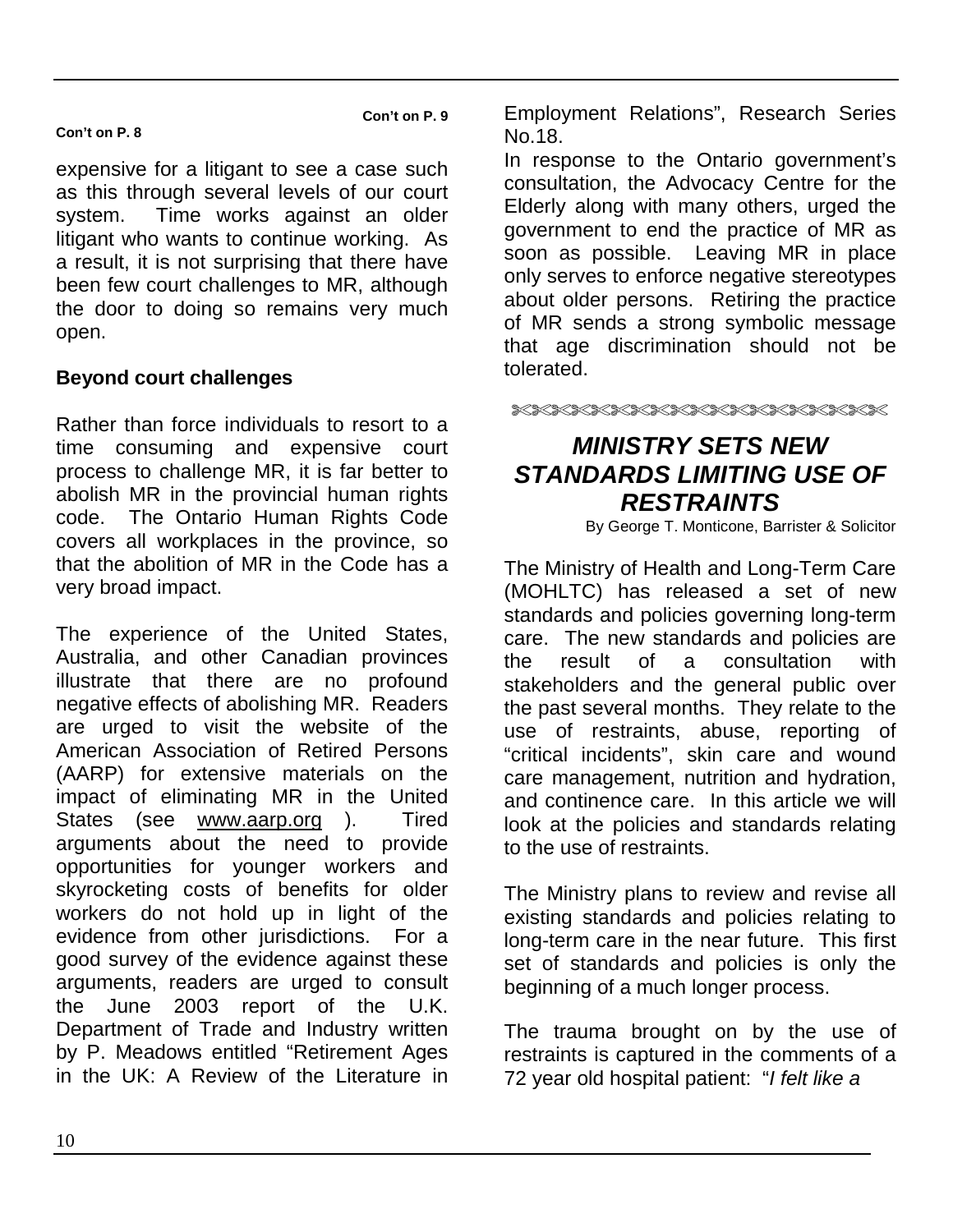*dog and cried all night. It hurt me to have*

#### **Con't from P. 9**

**Con't on P. 10**

*to be tied up. I felt like I was a nobody; that I was dirt. It makes me cry to talk about it*."<sup>1</sup> As this quote reveals, the psychological impact on the person being restrained can be profound. And there are physical risks as well that suggest that overall, restraints are a bad idea.<sup>2</sup>

ACE congratulates the MOHLTC for introducing new standards and policies that seriously limit the use of restraints in nursing homes and homes for the aged. It is hoped theses standards and policies will soon be finalized.

The new restraints policy authorizes the use of restraints in only **two** situations: in emergencies and where there is consent to use a supportive device that may restrict movement in some way (known as a "personal-assistance service device" or "PASD"- see below).

A restraint may be used "for the protection of the resident and/or others in situations where there is an imminent risk of harm to a resident or other person(s)". In other words, in emergency situations where there is an immediate risk of harm to the resident or another, restraints may be used, provided that procedures outlined in the new policy are followed. If a resident is physically attacking a staff person or another resident, the resident may be restrained. When the emergency has passed the use of the restraint must be discontinued.

The second situation in which restraint use is recognized by the new policy is the use of a PASD. A PASD is a device used to "support or stabilize the resident so that his or her participation in activities of daily living (eating, walking, recreation, etc.) and quality of life are improved and which, as a by-product, restrict the resident's freedom of movement in some manner". For example, a resident may not be able to sit up straight in a chair well enough to eat in the dining room. If there is a device that assists the resident to sit up and enables the resident to take his or her meals at the dining room table, then it may be used even if it in some ways restricts the resident's movements. A PASD may not be used unless there is consent to its use and other procedures outlined in the new policy are followed. Not all PASDs act as restraints (for example, a wheelchair), but some do restrict movement as our example illustrates.

Other than in emergencies and as PASDs, there is no authorization in the new standards and policies to use restraints. Any other use of restraints would not only be a violation of the MOHLTC policy and standards, it could be either criminal behaviour or a civil tort. If it is criminal behaviour, the person or persons who applied the restraint may be charged with an offence under the Criminal Code of Canada (assault). If a tort, the person or persons who applied the restraint may be sued by the resident in an Ontario civil court for assault, battery, false imprisonment, or possibly negligence.

The new restraints policy is intended to govern all nursing homes and homes for the aged in Ontario. All policies adopted by a long-term care facility "shall be consistent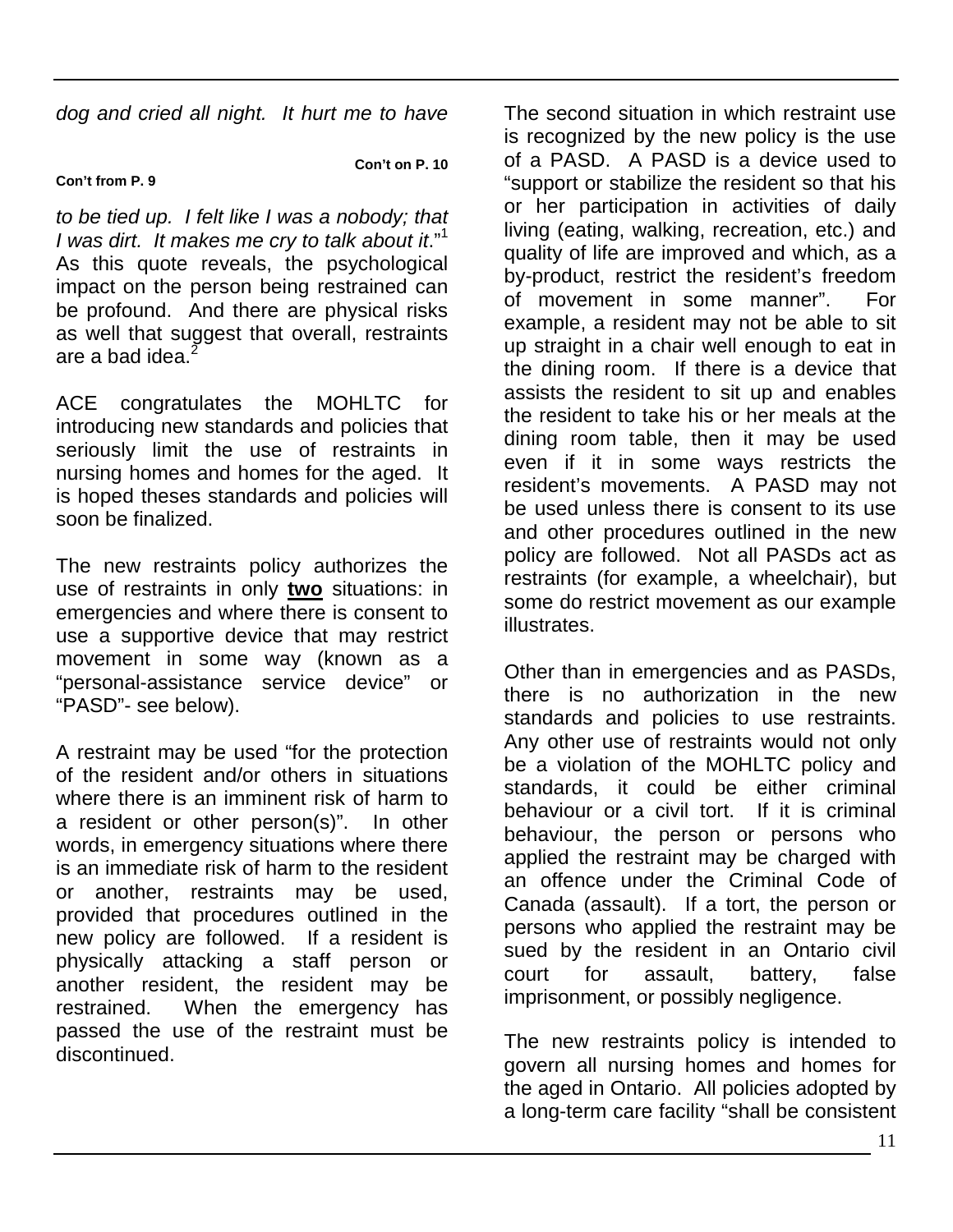with this policy in its entirety". Facilities are not able to devise their own policies regarding restraints if there is any conflict

**Con't on P. 11**

**Con't from P. 10**

between the facility policy and that of the MOHLTC.

The manner in which restraints may be used is carefully governed by the new Ministry policy and standards. One of the most important provisos is that "when a resident is restrained in accordance with this policy, the LTC Home Operator shall always use the least-restrictive measures assessed as required". If a measure is available that does not restrict at all, then it is to be used. If a restrictive measure must be used, it shall be th[e least restrictive out](http://www.odacommittee.net/) of a range of possibilities.

In addition, there are other safeguards regarding the use of restraints. For example, a physician cannot leave a standing order to use a restraint as needed ("*pro re nata*"). Moreover, where there is a risk of imminent harm and a restraint is used the following restrictions apply:

- (1) the restraint must be the least restrictive alternative available;
- (2) a physician or nurse-practitioner has ordered the use of the restraint or has confirmed its use within 12 hours of it being applied;
- (3) the physician's or nurse's order must be documented in the resident's health record;
- (4) the restraint shall be removed as soon as there is no longer an imminent risk of harm;
- (5) the resident shall be monitored hourly or more often as required, and shall be

repositioned hourly or more often as required;

(6) a member of the registered nursing staff shall closely monitor those restrained by chemicals in a number of ways set out in the policy.

Facilities are required to report on their use of restraints to the MOHLTC. In particular, they must report annually on (1) the number of residents that have been restrained, (2) the change from the previous report in the number and percentage of residents to whom restraints have been applied, (3) injuries or alterations in skin [conditions relating to the](http://www.e-laws.gov.on.ca/) use of restraints, and (4) the number of residents using a security system such as bracelets, wander-guards, or tagging devices.

The prohibited use of a restraint is regarded as a form of abuse that must be reported to the Director of the Long-Term Care Branch of the MOHLTC. Facilities must take other steps as well in such cases, as outlined in the new abuse policy.

Facilities are directed by the new restraints policy to intervene in order to discourage and prevent situations where there is an imminent risk of harm. There is no question that this represents a challenge to facility caregivers to be creative and thoughtful in providing care to residents. To assist caregivers in meeting this challenge, facilities must ensure that staff are properly educated to help them cope with difficult residents. Facilities must also foster an environment wherein staff are encouraged to openly discuss these issues and work towards creative solutions that enhance the quality of life of residents in a restraint-free environment.